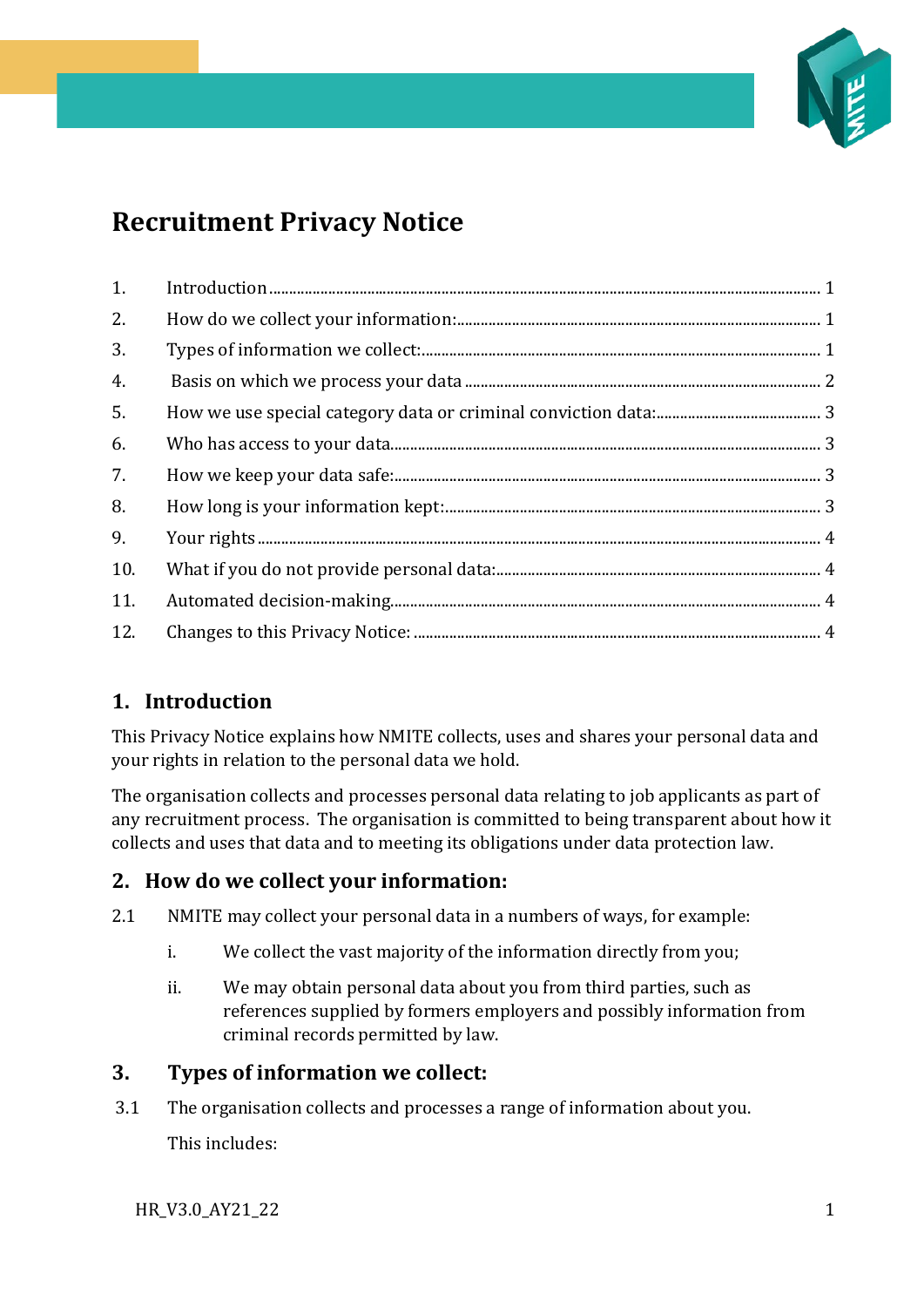

- i. your name, address and contact details, including email address and telephone number;
- ii. details of your qualifications, skills, publications, experience and employment history;
- iii. membership of work related associations or institutes;<br>iv information about your current level of remuneration.
- information about your current level of remuneration, including benefit entitlements;
- v. whether or not you have a disability for which the organisation needs to make reasonable adjustments during the recruitment process;
- vi. information about your entitlement to work in the UK; and<br>vii equal opportunities monitoring information, including information
- equal opportunities monitoring information, including information about your ethnic origin, sexual orientation, health and religion or belief.

# <span id="page-1-0"></span>**4. Basis on which we process your data**

- 4.1 The organisation needs to process data during the recruitment process to take steps at your request prior to entering into a contract with you. It may also need to process your data to enter into a contract with you.
- 4.2 In some cases, the organisation needs to process data to ensure that it is complying with its legal obligations. For example, it is required to check a successful applicant's eligibility to work in the UK before employment starts.
- 4.3 The organisation has a legitimate interest in processing personal data during the recruitment process and for keeping records of the process. Processing data from job applicants allows the organisation to manage the recruitment process, assess and confirm a candidates suitability for employment and decide to whom to offer the job. The organisation may also need to process data from job applicants to respond to and defend against legal claims.
- 4.4 The organisation may process information about whether or not applicants are disabled to make reasonable adjustments for candidates who have a disability. This is to carry out its obligations and exercise specific rights in relation to employment.
- 4.5 Where the organisation processes other special categories of data, such as information about ethnic origin, sexual orientation, health or religion or belief, this is for equal opportunities monitoring purposes.
- 4.6 Occasionally for some roles, the organisation is obliged to seek information about criminal convictions and offences. Where the organisation seeks this information, it does so because it is necessary for it to carry out its obligations and exercise specific rights in relation to employment.
- 4.7 If your application is unsuccessful, you must explicitly tell us if you wish your personal data to be held on file in case there are future employment opportunities for which you may be suited. You are free to withdraw your consent at any time.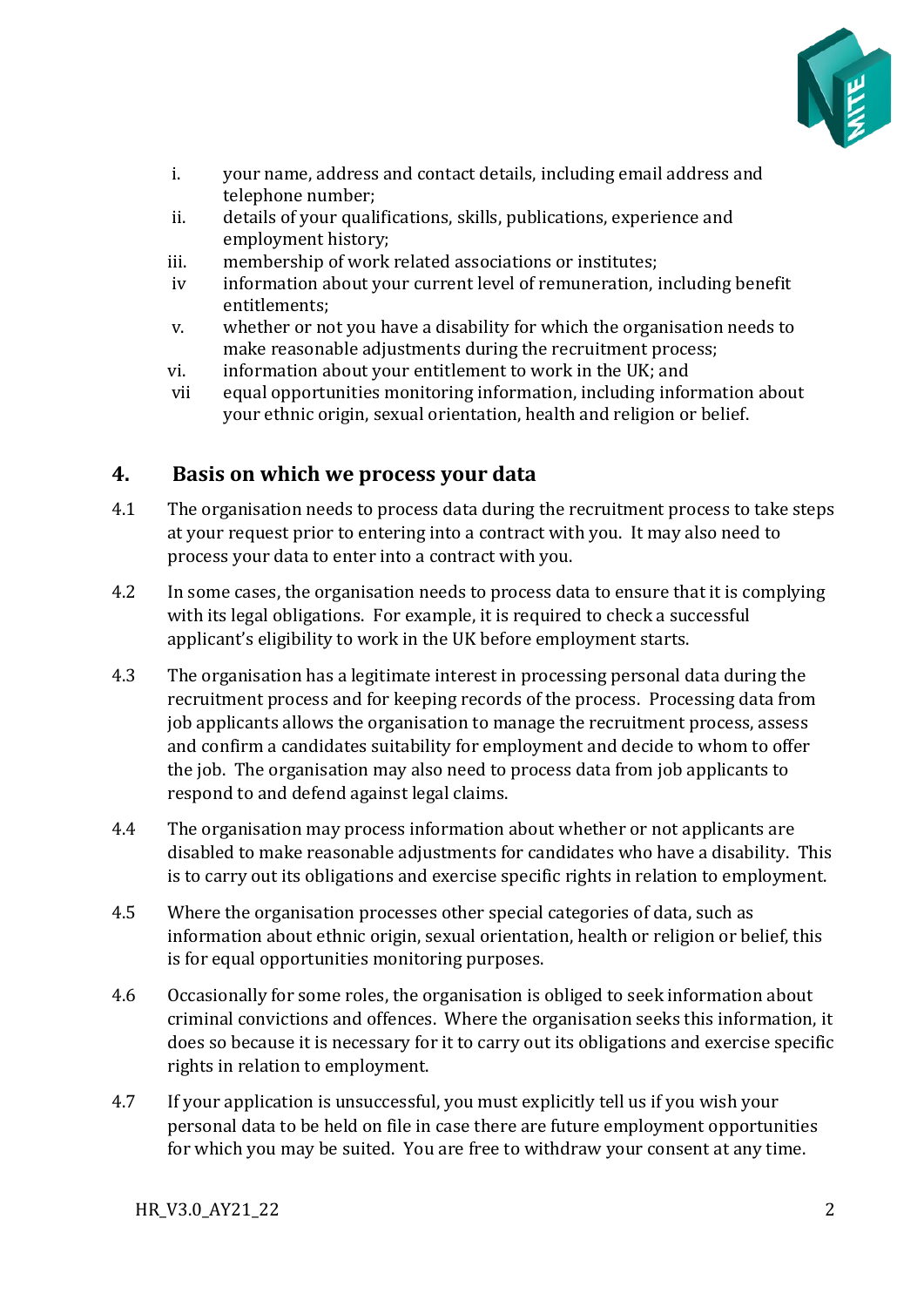

## <span id="page-2-0"></span>**5. How we use special category data or criminal conviction data:**

5.1 Special category data and criminal conviction data require a higher level of protection. It my sometimes be necessary to process this sort of information for exceptional reasons; for example, because it is necessary to protect your vital interests or those of another person. We may also process your special category dat to identify your eligibility for certain initiatives aimed at addressing underrepresentation.

#### <span id="page-2-1"></span>**6. Who has access to your data**

- 6.1 Your information may be shared internally for the purposes of the recruitment exercise. This includes members of the HR and recruitment team, interviewers involved in the recruitment process, managers in the business, administrative or academic area with a vacancy and IT staff if access to the data is necessary for the performance of their roles.
- 6.2 If you have applied through a third party recruitment partner, the organisation will share your details with that partner as part of the recruitment of the vacancy for which you have applied.
- 6.3 The organisations will not share your data with third parties, unless your application for employment is successful and it makes you an offer of employment. The organisation will then share your data with former employers or individuals provided by you to obtain references, employment backround checks providers to obtain necessary backround checks and the Disclosure and Barring Service to obtain any necessary criminal records checks.
- 6.4 The organisation will not transfer your data outside the European Economic Area.

#### <span id="page-2-2"></span>**7. How we keep your data safe:**

7.1 The organisation takes the security of your data seriously. It has internal policies and controls in place to ensure that your data is not lost, accidentally destroyed, misused or disclosed, and is not accessed except by our employees in the proper performance of their duties.

## <span id="page-2-3"></span>**8. How long is your information kept:**

- 8.1 If you application for employment is unsuccessful, the organisation will hold your data on file for 6 months after the end of the relevant recruitment process. At the end of that period or once you withdraw your consent, your data is deleted or destroyed.
- 8.2 If your application for employment is successful, personal data gathered during the recruitment process will be transferred to your personnel file and retained during your employment. The periods for which your data will be held will be provided to you in a new employee privacy notice.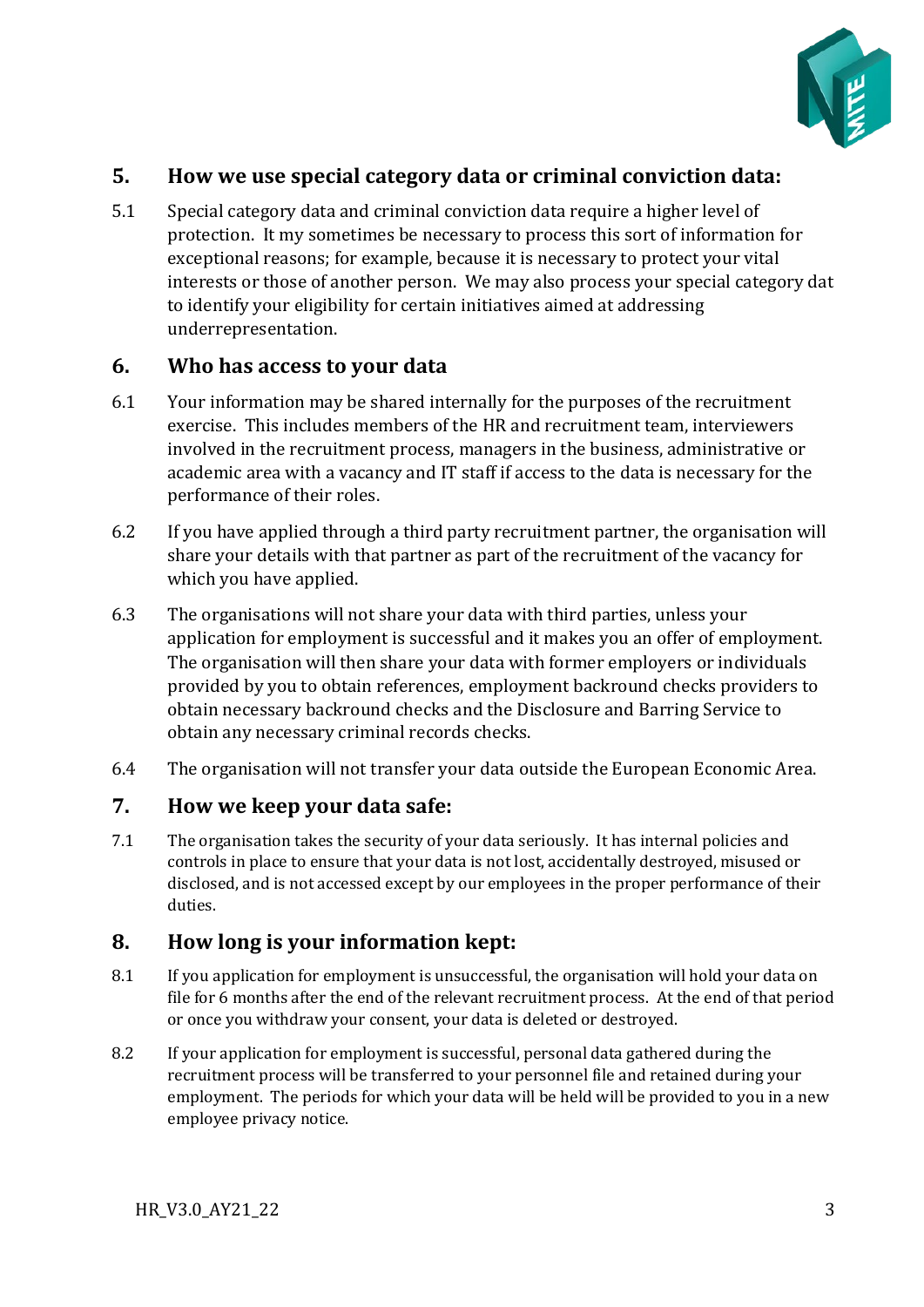

## <span id="page-3-0"></span>**9. Your rights**

- 9.1 Under the Data Protection Laws, you have the right to:<br>Request access to your data (commonly known)
	- Request access to your data (commonly known as a 'subject access request'). This enables you to receive a copy of your data and to check that we are lawfully processing it.
	- ii. Request correction of your data. This enables you to ask us to correct any incomplete or inaccurate data we hold about you.
	- iii. Request erasure of your data. This enables you to ask us to delete or remove your data in certain circumstances; for example, if you consider that there is no good reason for us continuing to process it. You also have the right to ask us to delete or remove your data where you have exercised your right to object to processing (see below).
	- iv. Object to processing of your data where we are relying on our legitimate interests (or those of a third party) and there is something about your particular situation which makes you want to object to processing for this reason. You also have the right to object where we are processing your data for direct marketing purposes.
	- v. Request the restriction of processing of your data. This enables you to ask us to suspend the processing of your data; for example, if you want us to establish its accuracy or the reason for processing it.
	- vi Request the transfer of your data to another party.
- 9.2 If you have any questions, comments or concerns about how we use or handle your personal data, , please contac[t DPO@nmite.ac.uk](mailto:DPO@nmite.ac.uk)
- 9.3 If you are not content with how we handle our information we would ask you to contact our Data Protection Officer to help you. However, you do also have the right to complain directly to the Information Commissioner via their website or via post at: Information Commissioner's Office, Wycliffe House, Water Lane, Wilslow, Cheshire, SK9 5AF. Information about the Information Commissioner is available at [www.ico.org.uk](http://www.ico.org.uk/) can complain to the Information Commissioner [\(www.ico.org.uk\)](http://www.ico.org.uk/)

## <span id="page-3-1"></span>**10. What if you do not provide personal data:**

10.1 You are under no statutory or contractual obligation to provide data to the organisation during the recruitment process. However, if you do not provide the information, the organisation may not be able to process your application properly or at all.

## <span id="page-3-2"></span>**11. Automated decision-making**

11.1 Recruitment processes are not based solely on automated decision-making.

## <span id="page-3-3"></span>**12. Changes to this Privacy Notice:**

12.1 This privacy notice may be updated from time to time so you may wish to check it each time you submit personal information to NMITE